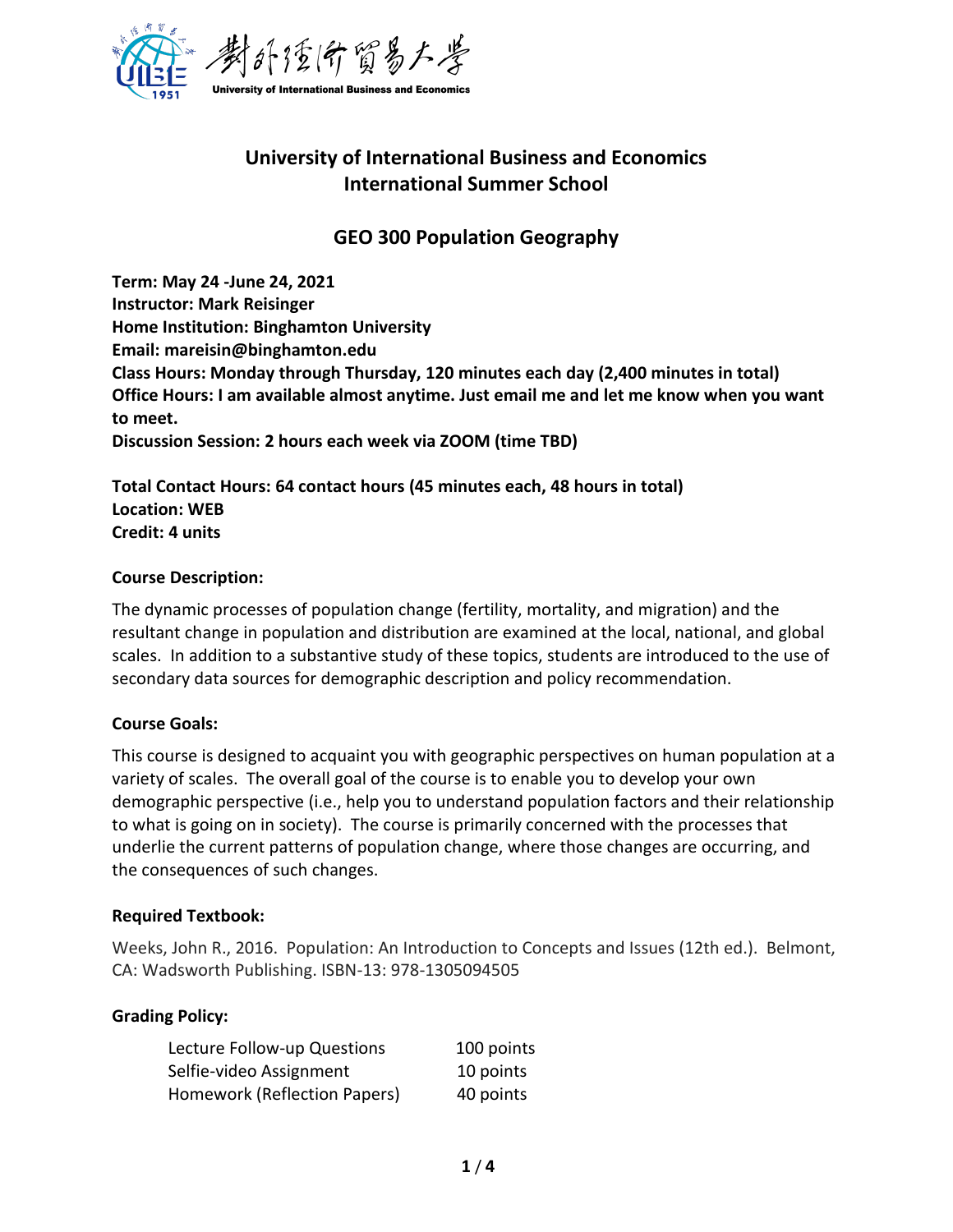

| Class participation (Discussion) | 50 points |
|----------------------------------|-----------|
| Mid-term Exam                    | 75 points |
| Final Exam                       | 75 points |

#### **Grading Scale:**

Assignments and examinations will be graded according to the following grade scale:

|    | 90-100 | 72-74    |
|----|--------|----------|
| А- | 85-89  | 68-71    |
| B+ | 82-84  | 64-67    |
|    | 78-81  | 60-63    |
| В- | 75-77  | below 60 |

### **Class Rules:**

All students are expected to display appropriate classroom decorum. Late arrival, early departure, cell phone conversations, texting, personal conversation, headphones, reading newspapers or books from other courses, sleeping, etc. are inappropriate in this class. The Faculty and Professional Staff Handbook clearly states, "Any instructor may exclude from attendance any student who, in the instructor's judgment, has seriously impaired the class's ability to achieve the objectives of the course.

Incidents of academic dishonesty will be handled according to the guidelines established in the *Harpur College Faculty Academic Honesty Handbook*.

[\(http://harpur.binghamton.edu/campus/ahh.html\)](http://harpur.binghamton.edu/campus/ahh.html) Students agree that by taking this course all required papers may be subject to submission for textual similarity review to Turnitin.com.

#### **Attendance Policy:**

Throughout the semester, we will be discussing many issues that have the potential to impact the rest of your life. Therefore, you must have the ability to analyze these issues critically to formulate your position on the topics discussed. Developing critical thinking skills on the issues discussed in class will also enable you to evaluate other topics and events as they occur. Each student in the course is expected to attend and contribute to all of the class discussions.

#### **Course Schedule:**

Population Geography, Summer Semester, 2021

| Week | Date     | Day | Topic                        | Readings/Assignment Due    |
|------|----------|-----|------------------------------|----------------------------|
|      | 05/24/21 | M   | Course Introduction          | Watch lecture 1            |
|      |          |     |                              | Selfie-video               |
|      | 05/25/21 |     | What is Population Geography | Weeks: Chapter 1           |
|      |          |     |                              | Watch lecture 2 and answer |
|      |          |     |                              | follow-up questions        |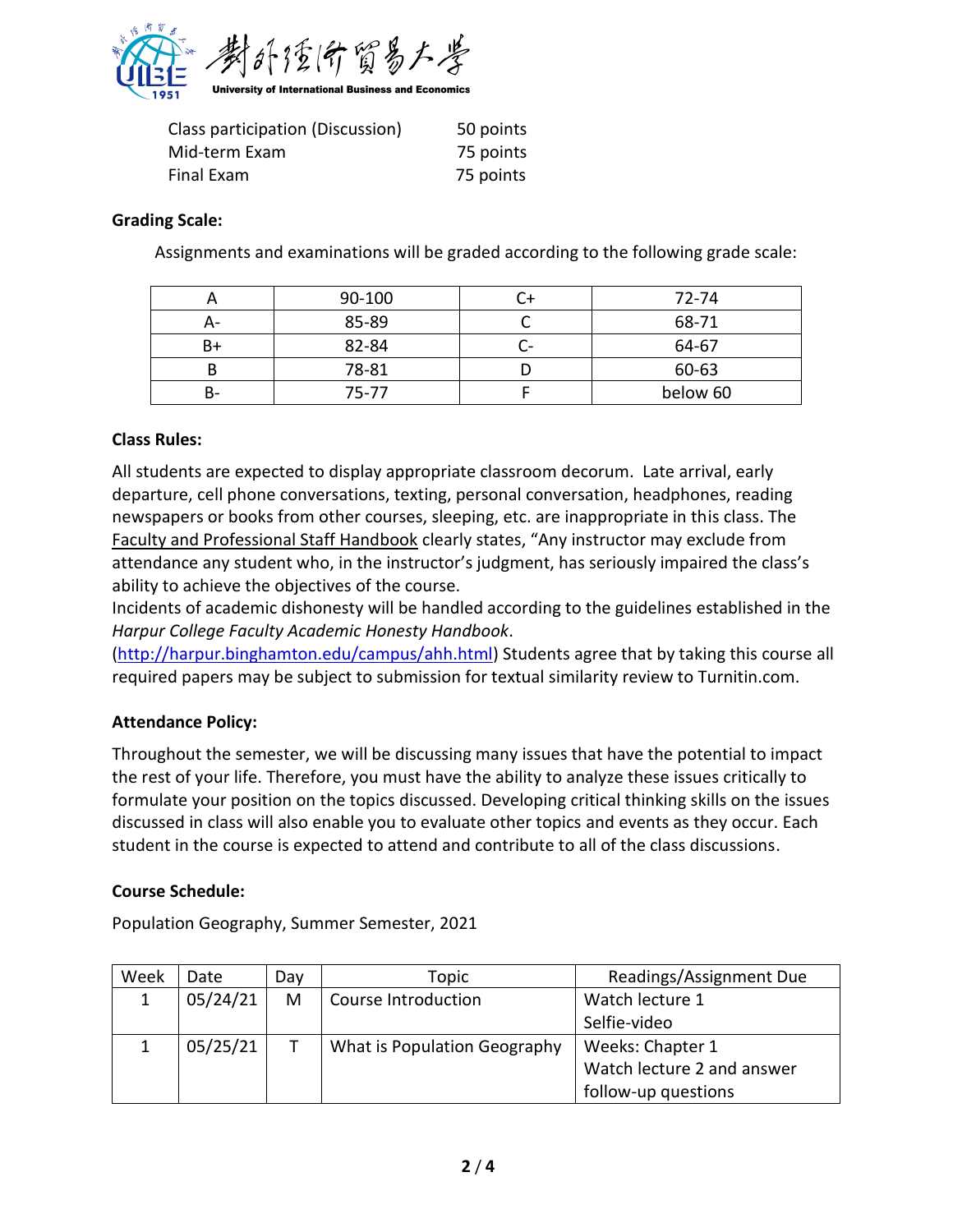

| $\mathbf{1}$   | 05/26/21 | W           | Geographic Distribution of the         | Weeks: Chapter 2                 |
|----------------|----------|-------------|----------------------------------------|----------------------------------|
|                |          |             | World's Population and Global          | Watch lecture3 and answer        |
|                |          |             | Variation in Population Size           | follow-up questions              |
|                |          |             | and Growth                             |                                  |
| $\mathbf{1}$   | 05/27/21 | R           | Demographic Perspectives:              | Weeks: Chapter 3                 |
|                |          |             | Malthusian, Neo-Malthusian             | Watch lecture 4 and 5 and        |
|                |          |             | and Marxian                            | answer follow-up questions       |
| $\overline{2}$ | 05/31/21 | M           | The Theory of Demographic              | Weeks: Chapter 3                 |
|                |          |             | Transition;                            | Watch lecture 6 and answer       |
|                |          |             | Theories About the                     | follow-up questions              |
|                |          |             | Consequences of Population             |                                  |
|                |          |             | Growth                                 |                                  |
| $\overline{2}$ | 06/01/21 | $\mathsf T$ | Demographic Data/Census                | Weeks: Chapter 4                 |
|                |          |             | Geography and Census Data              | Watch lecture 7 and answer       |
|                |          |             |                                        | follow-up questions              |
| $\overline{2}$ | 06/02/21 | W           | <b>Population Processes:</b>           | Weeks: Chapter 5                 |
|                |          |             | Mortality                              | Watch lecture 8                  |
| $\overline{2}$ | 06/03/21 | $\mathsf R$ | <b>Population Processes:</b>           | Weeks: Chapter 5                 |
|                |          |             | Mortality                              | Watch lecture 9 and answer       |
|                |          |             |                                        | follow-up questions for the unit |
|                |          |             |                                        | on mortality                     |
| 3              | 06/07/21 | M           | <b>Population Processes: Fertility</b> | Weeks: Chapter 6 Watch lecture   |
|                |          |             |                                        | 10 and 11                        |
| 3              | 06/08/21 | T           | <b>Population Processes: Fertility</b> | Weeks: Chapter 6                 |
|                |          |             |                                        | Watch lecture 12 and answer      |
|                |          |             |                                        | follow-up questions for the unit |
| 3              | 06/09/21 | W           | <b>Population Processes:</b>           | on fertility<br>Weeks: Chapter 7 |
|                |          |             | Migration                              | Watch lecture 13                 |
| 3              | 06/10/21 | ${\sf R}$   | <b>Population Processes:</b>           | Weeks: Chapter 7                 |
|                |          |             | Migration                              | Watch lecture 14 and 15 and      |
|                |          |             |                                        | answer follow-up questions for   |
|                |          |             |                                        | the unit on migration            |
| 4              | 06/14/21 | M           | MIDTERM EXAM (Chapters 1               |                                  |
|                |          |             | through 6)                             |                                  |
| 4              | 06/15/21 | T           | Population Structure and               | <b>Weeks Chapter 8</b>           |
|                |          |             | Characteristics: Age and Sex           | Watch lecture 16 and 17          |
| $\overline{4}$ | 06/16/21 | W           | Population Structure and               | <b>Weeks Chapter 8</b>           |
|                |          |             | Characteristics: Age and Sex           | Watch lecture 18 and answer      |
|                |          |             |                                        | follow-up questions for the unit |
|                |          |             |                                        | on Age and Sex                   |
|                |          |             |                                        |                                  |
| 4              | 06/17/21 | R           | <b>Urban Transition</b>                | Weeks Chapter 9                  |